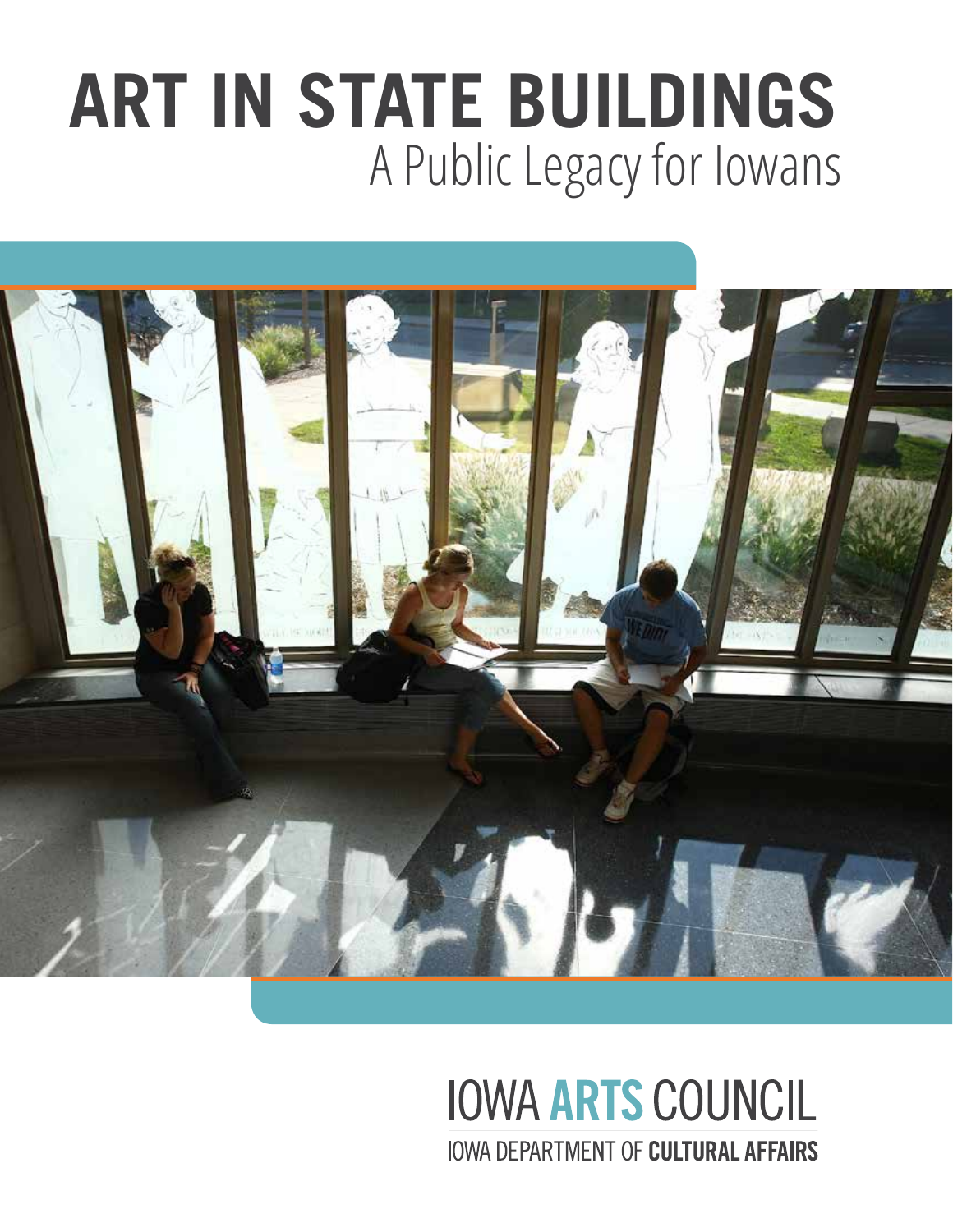### THE ART IN STATE BUILDINGS PROGRAM

#### **Building a Legacy**

Iowa was among the first states in the nation to adopt a percent for art law. In 1974, after persuading their colleagues of the importance of the fine arts to Iowa, Republican Senator John Murray of Ames and Republican Representative Philip Hill of Des Moines amended bills for two new state office buildings to include the purchase of art. Five years later, in 1979, the Iowa Legislature enacted and Governor Robert D. Ray signed into law the Art in State Buildings program, ensuring that fine art would be integrated into all future state building projects. Today, 25 states and the District of Columbia have a similar law, and more than 300 public art programs exist at the local level across the U.S.

- Funding for Art in State Buildings is generated from ½ of 1% (0.5%) of the state's portion of total construction costs for new and renovated state buildings, an efficient and cost-effective method of enhancing our built environment.
- The program provides artists, students, educators and the citizens of Iowa with opportunities to participate in and experience public art by serving on selection committees.



Hand and Land: Fingerprint by Iowa artist David Dahlquist, 2005. Iowa Department of Public Safety. Iowa Art in State Buildings program.

### Art in Public Places

Numerous artworks may be found in state office buildings surrounding the State Capitol as well as in transportation, recreational, and research facilities across Iowa that serve the public.



#### Art of Healing

Public art promotes an environment of healing and comfort for patients, visitors and staff at the University of Iowa Hospitals and Clinics (UIHC) and Iowa Veterans Home (IVH) in Marshalltown.

At UIHC, works of art purchased with a combination of private and public funds are placed throughout public corridors, reception areas and family lounges. Approximately 70% of artworks in the UIHC collection are by Iowa artists. At IVH, staff and residents collaborated with Iowa artists to create new artworks for the expanded facilities.

**9,000 UIHC Employees & Volunteers 1,000,000 UIHC Visitors** impacted annually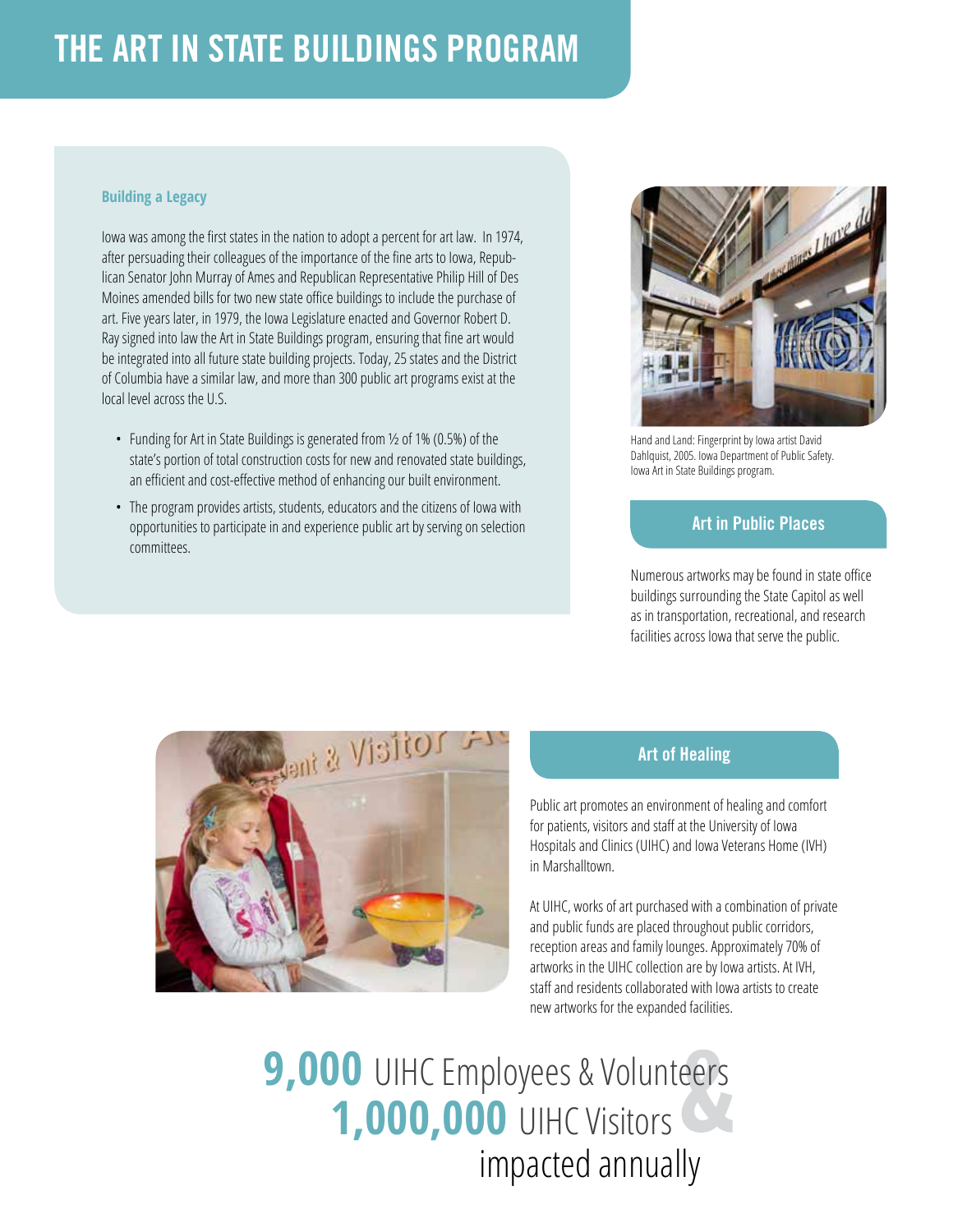### EDUCATIONAL IMPACT

**Art in State Buildings is, foremost, an educational asset for Iowans.** The program aids Iowa's public universities in fulfilling their educational mission and service to students, faculty and citizens, as evidenced by:

**1,300 1,200**

Iowa students are impacted annually through class visits, school tours and art-integrated curriculum

University students and faculty have participated in the selection of public art on campus



A student assists with installing Iowa artist Isabel Barbuzza's work at the University of Iowa's Main Library.

#### Art at Iowa's Public Universities

Established nearly a century ago, Iowa State University's Art on Campus collection - the largest program of its kind in the U.S. - has flourished since the adoption of Art in State Buildings. Today the Ames campus features hundreds of highly visible public works of art, inspiring generations of students and visitors to Iowa's largest public university.

At the University of Iowa, in Iowa City, public works of art grace locales throughout campus, including in prominent places such as the Iowa Memorial Union, Carver-Hawkeye Arena, and the Campus Recreation and Wellness Center. The University of Iowa Hospitals and Clinics also boasts an impressive collection of art in public places.

The University of Northern Iowa, in Cedar Falls, has acquired many compelling public works of art and seeks the active engagement of the campus community in selecting art for display. The college's art department is also home to the Public Art Incubator program.



Students learn about Christian Petersen's 4-H Calf at Iowa State University. University Museums, Iowa State University.

### Everyday Learning

The Visual Literacy and Learning Program at University Museums, Iowa State University, helps incorporate art into classes across colleges and majors. Through special curated tours and exhibits, faculty use public art to broaden their students' understanding in a particular field of study, from mechanical engineering and agronomy to fashion studies. Annually, between thirty and forty college departments utilize the collection.

A similar trend is reflected at the University of Iowa, where course-based research projects on the campus public art collection have occurred for the past twenty years.

The University of Northern Iowa's Art in Architecture collection includes a broad representation of works by Iowa artists, supported in part by the Art in State Buildings program.

> Eighty percent of what sighted people learn is through visual interpretation.

— Lynette Pohlman, Director and Chief Curator, University Museums, Iowa State University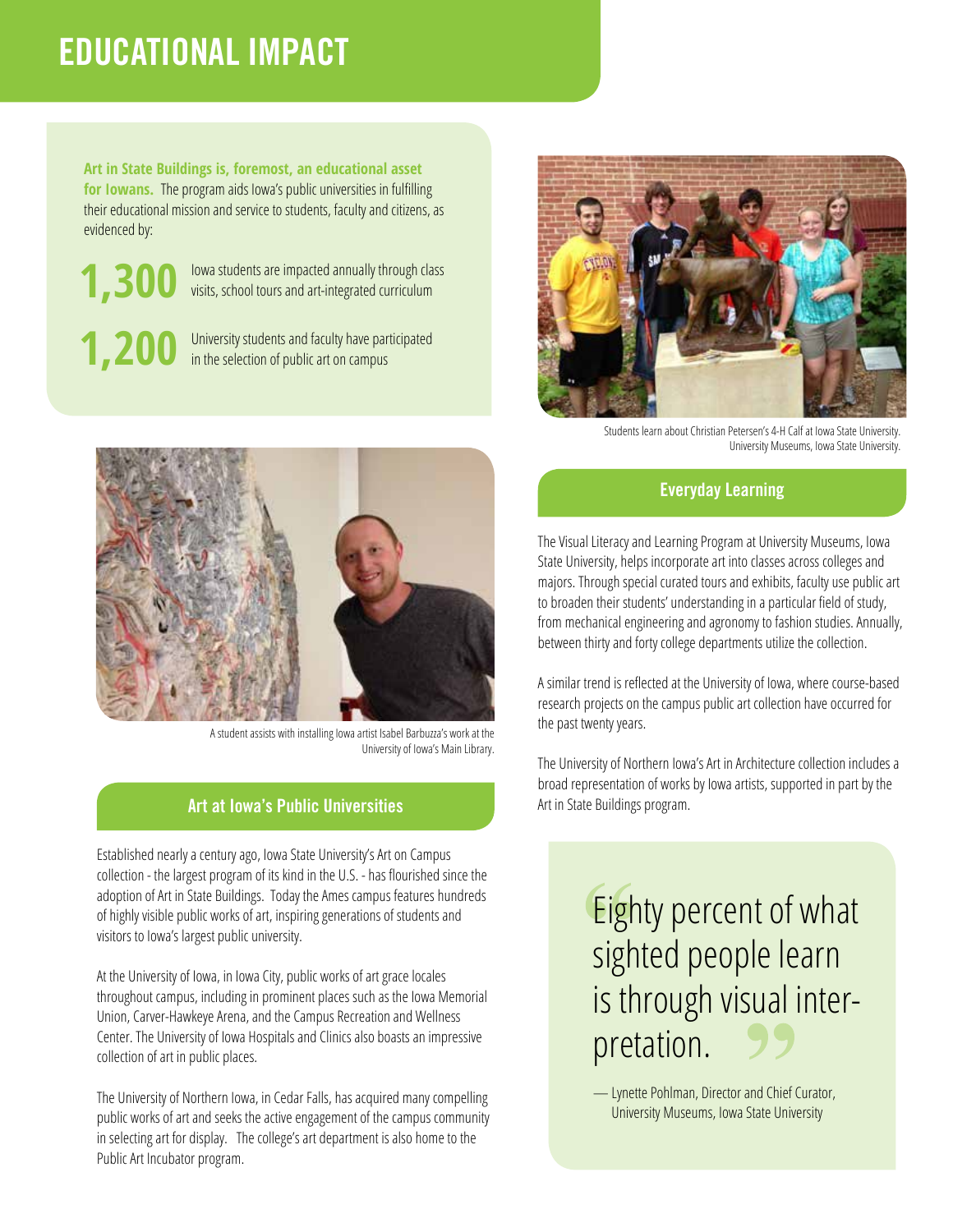### CULTURAL IMPACT

**The cultural impact of Art in State Buildings on Iowa artists, audiences and the quality of art in our state has been profound.** Since its inception, the program has supported the acquisition of many significant works of art, highlighting diverse cultural and historical traditions, and included a broad representation of citizens in the selection of art.

Art in State Buildings continues to help advance the careers of Iowa artists, including those emerging and already established in their field.



### Celebrating Nature

Artists Brad Kaspari and Carolyn Braaksma were commissioned by the Iowa Department of Natural Resources, through the Art in State Buildings program, to create a series of public works of art for Honey Creek Resort State Park, Iowa's first public resort. The artists found inspiration in the plant and animal species native to the area and in the lodge's Midwestern "Prairie School" style.



Maslow's Theory, Jack Wilkes. Human Performance Center. University of Northern Iowa Art in Architecture Collection.

### Iowa Artists

The University of Northern Iowa's Lang Hall includes more than 50 original artworks by Iowa artists. The works belong to the University of Northern Iowa Art in Architecture collection, supported in part by the Iowa Art in State Buildings program.



Jeff Becker, Photographer

### Pride of the Hawkeyes

Rubbing the helmet of this bronze sculpture, depicting Iowa Hawkeye football legend Nile Kinnick, is a game day tradition for good luck for Hawkeye football players and coaches, including Head Coach Kirk Ferentz (pictured).

The late artist Larry Nowlan was commissioned through Art in State Buildings to create this statue, which is now enjoyed by more than 70,000 Hawkeye fans at every home game. Through his other artworks on campus, Nolan has helped immortalize Iowa wrestling legend Dan Gable and the Hawkeyes 1939 football squad, known as the "Ironmen".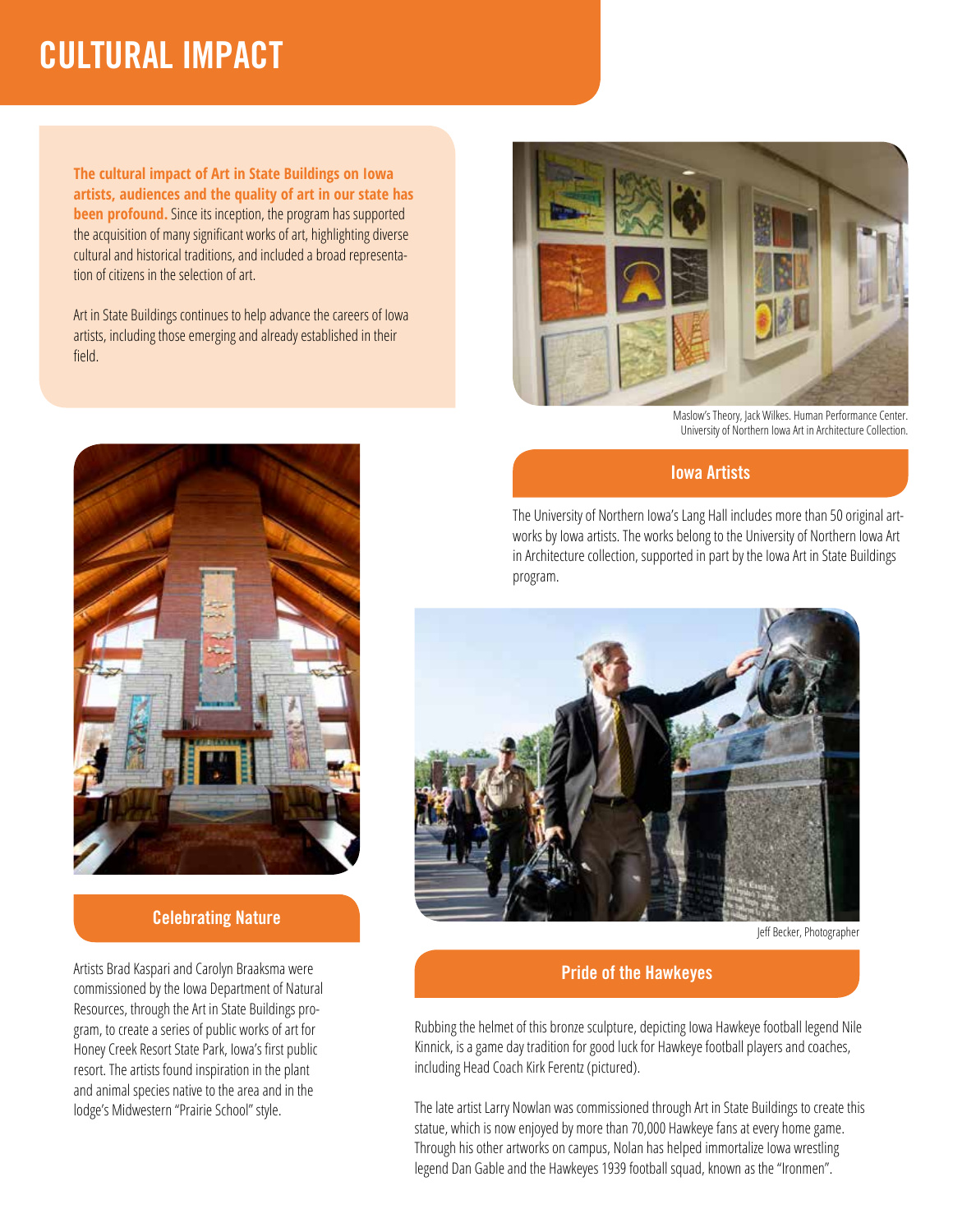### PRIVATE GIVING AND ECONOMIC IMPACT

**Public support of the arts plays an important role in a democratic society and serves as a catalyst for business and private giving.** 

Art in State Buildings projects create and sustain jobs for artists and arts workers, supporting vital small businesses and our state's growing creative economy. Public art commissions have an important effect on other industries, as well. Artists hired as contractors, in turn, hire local companies and subcontractors to design, engineer, build and install large works of art, which are then maintained, studied and interpreted by other workers and professionals.

Public funds directed to the purchase of fine art have been greatly enhanced by private gifts, donations and commissions.



University of Northern Iowa students assisted in fabricating a public artwork which was part of an Art in State Buildings project. UNI Special Collections & University Archives

### Artists as Entrepreneurs: UNI's Public Art Incubator

# **\$1 Million**

Iowa's three public universities have raised nearly \$1 million in private gifts to support Art in State Buildings projects.

The University of Northern Iowa's Public Art Incubator is training the next generation of public artists. Through mentorships with faculty and staff and partnerships with professional artists, students gain meaningful experience and learn the artistic and organizational skills necessary to carry out large-scale public art commissions on their own.



Art on Campus Collection, University Museums, Iowa State University

### Art Meets Science

Chemical elements and molecular models inspired Norie Sato's public art installation made of glass, aluminum and LED lights for the Hach Chemistry Building at Iowa State University. Installed in 2012, e+l+e+m+e+n+t+a+l, was supported in part by the Iowa Art in State Buildings program, with major funding provided by Iowa State University alumnus Dr. Richard Forsythe (B.S. Chemistry 1943 and Ph.D. Chemistry 1949).